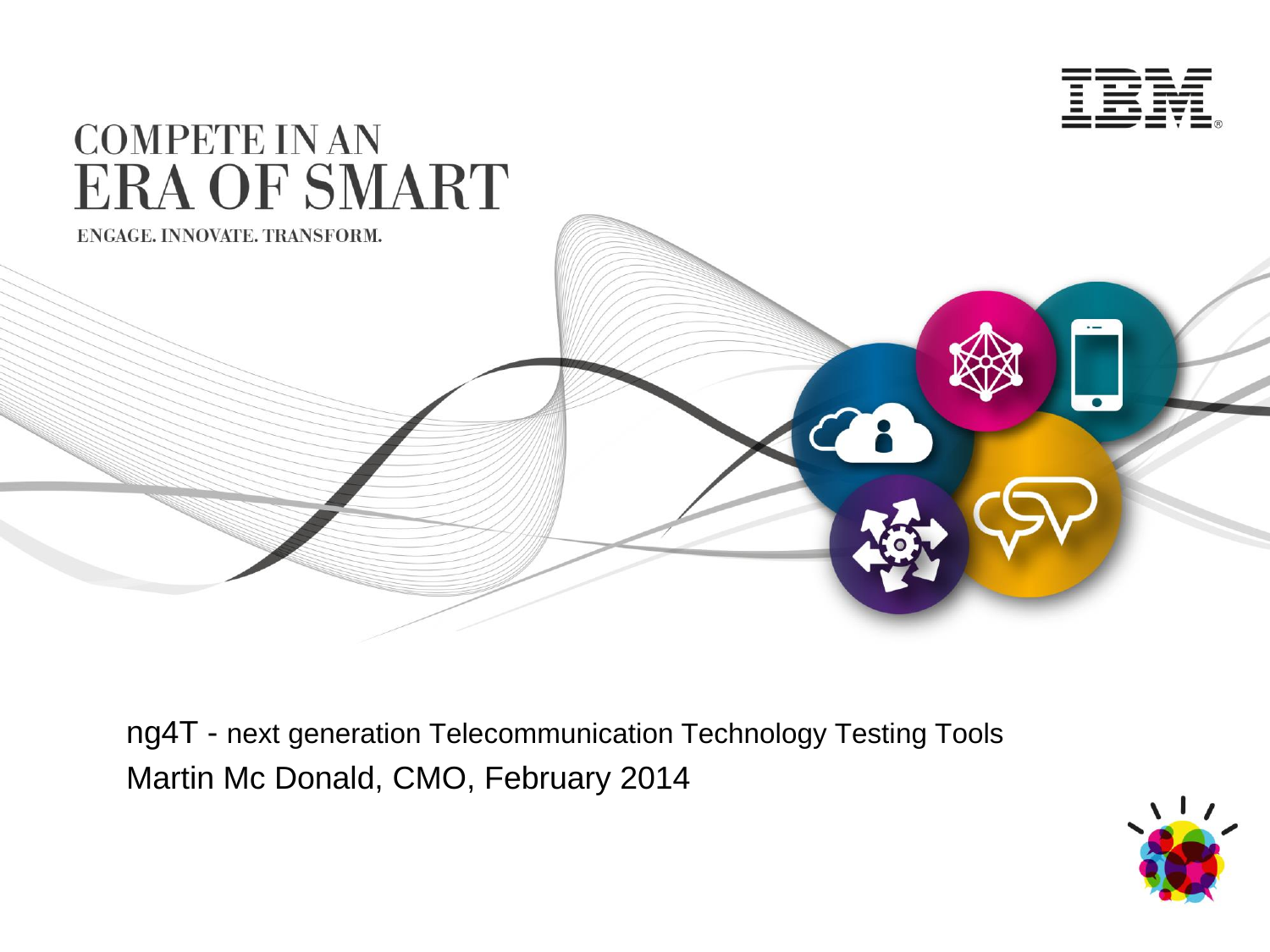



# Client business challenge

- Telecommunication Equipment Manufacturers deployed proprietary solutions with ASICs, DSPs and Network Processors for communication processing, while using a variety of RISC architectures.
- This has led to significant complexity in the overall platform architecture of a typical Communications Infrastructure restricting flexibility and velocity of new network and service introductions.
- Telecommunications Industry is actively exploring the use of Virtualized Networks on standard high volume servers to drive down Total Cost of Ownership and increase flexibility, service velocity and scalability of network functions.
- The new architectures, e.g. NFV and SDN, introduce requirements on dynamic deployment and runtime management of both the virtualized network elements and network services based on the virtualized network infrastructure connecting them.
- These "networks in a cloud" introduce new challenges to testing as the technologies enable the service provider to roll-out new network functions very rapidly. Thus the complexity of networks as well as the sheer number of to-be-managed network functions and services increases greatly. The ability to test new virtual function deployments needs to adapt to this large growth.



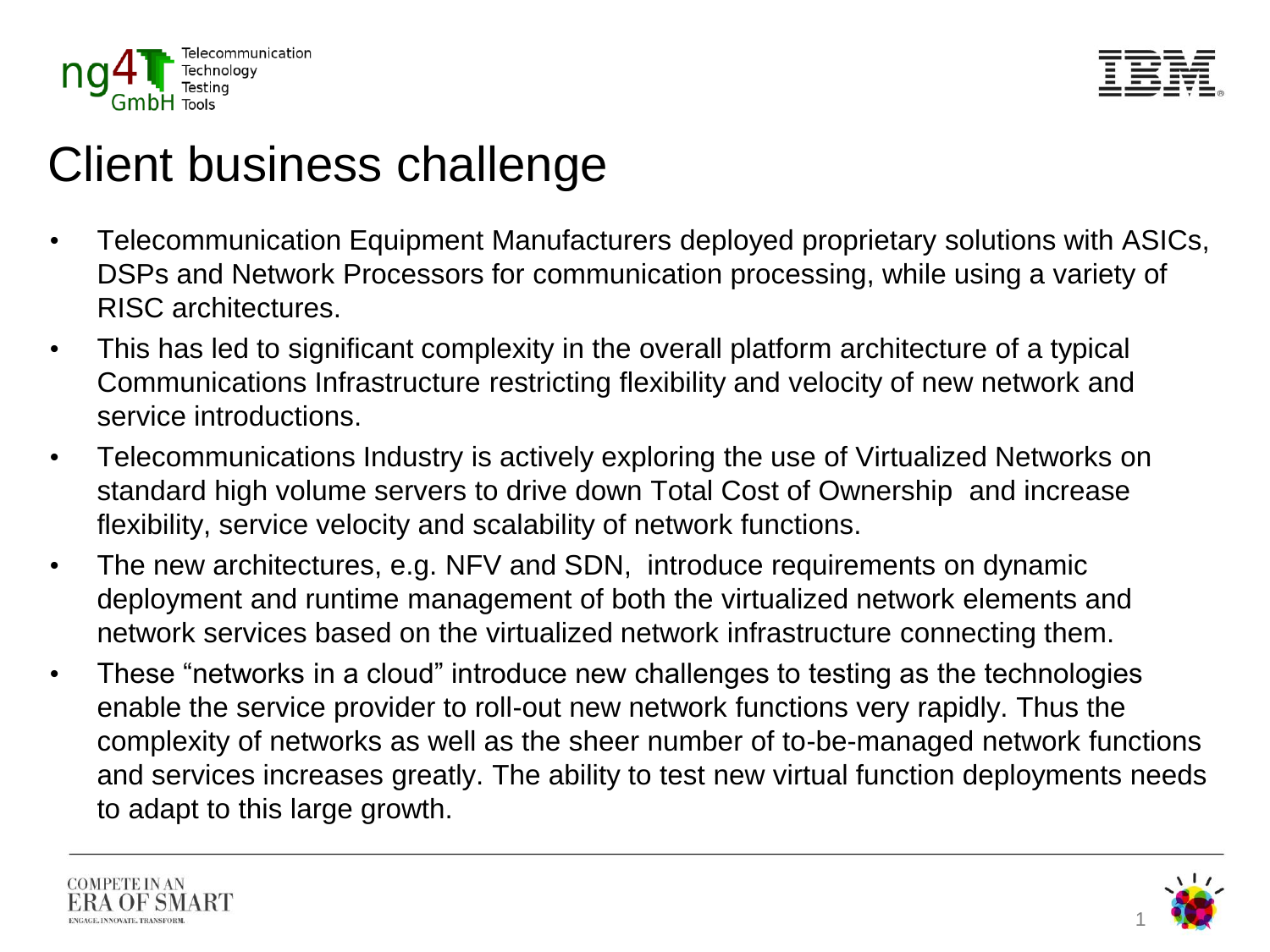



# ng4T-IBM solution value proposition

- ng4T and IBM provide a unique integrated virtual network and virtual testing solution
- The virtual network is enhanced by a virtual tester vTester
- The tester runs in the same virtualized environment as the virtual network elements and services and is controlled by the same management and orchestration.
- IBM Smart Cloud Orchestrator (NFV-MANO Orchestration System) and the Business Process Manager (BPM) provides the tools to define and execute workflows.
- The Orchestration and Management integrates automatic tests with vTesters into the workflows. vTesters can be automatically instantiated and parameterized with data and meta data of the network, the network elements and services..
- The vTester can use varying degrees of network information for various test levels (sanity tests, integration tests,...) and can also be controlled from a single Network Test Center which inputs various parameters to each vTester, including the number of client devices to simulate, traffic patterns, etc.
- Technologies like virtual networks and routing policies allow for a high degree of automation to deploy and execute tests and based on the test results take appropriate actions like removing the test-VM and switching the new virtual network function into the production traffic path.



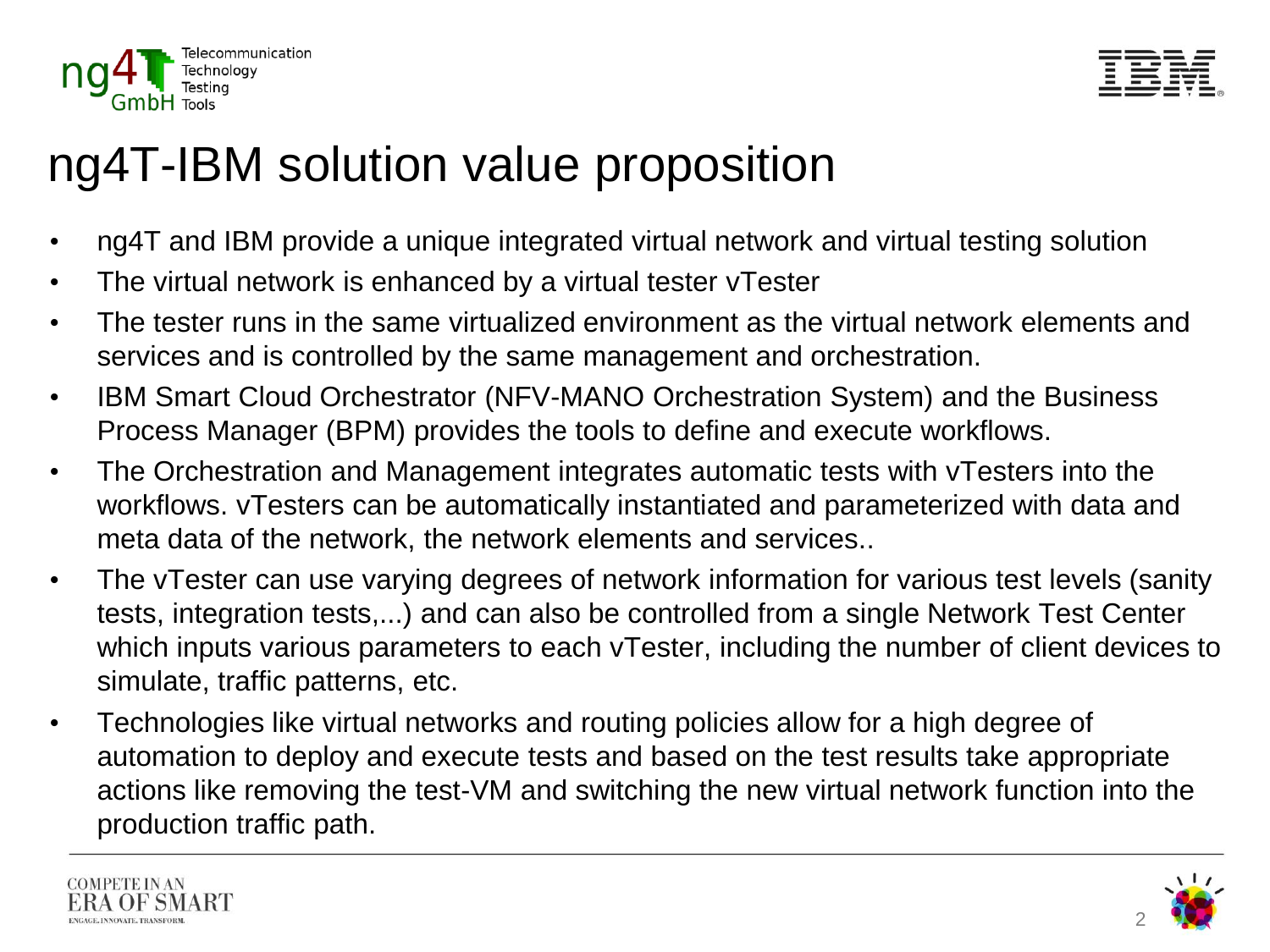



## Use Case: Virtual EPC Instantiation

- By Operator intervention or by an automatic event like high network load a workflow to create a new VNF (vEPC) instance is triggered
- On IBM Smart Cloud Orchestrator and BPM level a workflow is executed to create and orchestrate a new VNF in the Service Provider (SP) network
- The workflow creates the VNF in the SP Data Center Compute Node and stores the VNF profile/provisioning parameters
- Upon a VNF test flag stored in the BPM model the BPM workflow identifies if the VNF needs to be tested before it is brought into the production system
- In this case the SCO/BPM workflow creates the suited vTester profiled with the VNF provisioning parameters and specifies the test category to be performed (sanity test, quick, check, live testing, load testing)
- The vTester is emulating existing network functions connected to the new VNF isolated from the operational network
- Depending on the test category the vTester is started and the test results are delivers back to the Orchestration System
- Upon manual or automatic evaluation of the test results the VNF will be set to , operational ' and connected into the operational network.



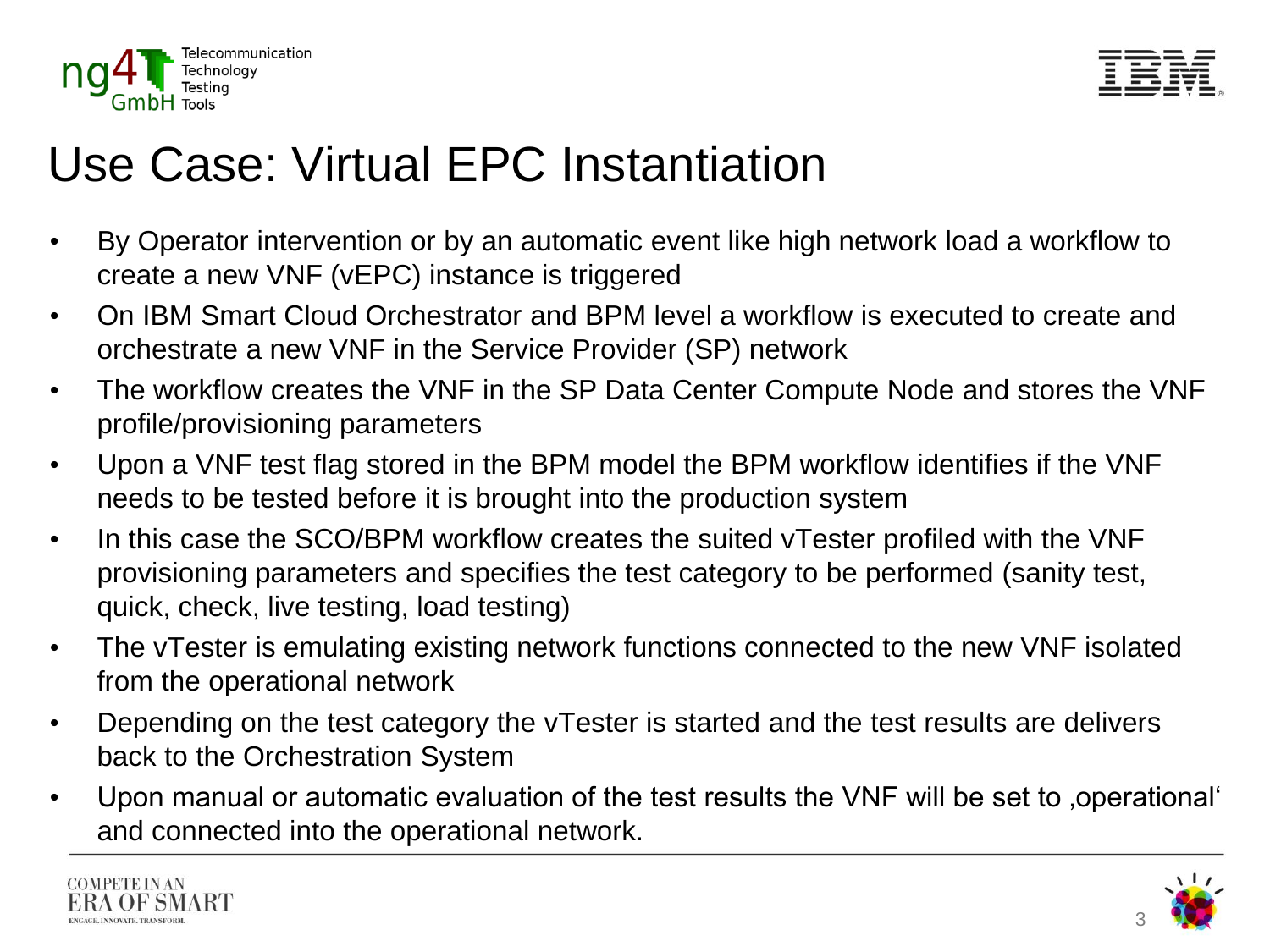

ng4T-IBM solution







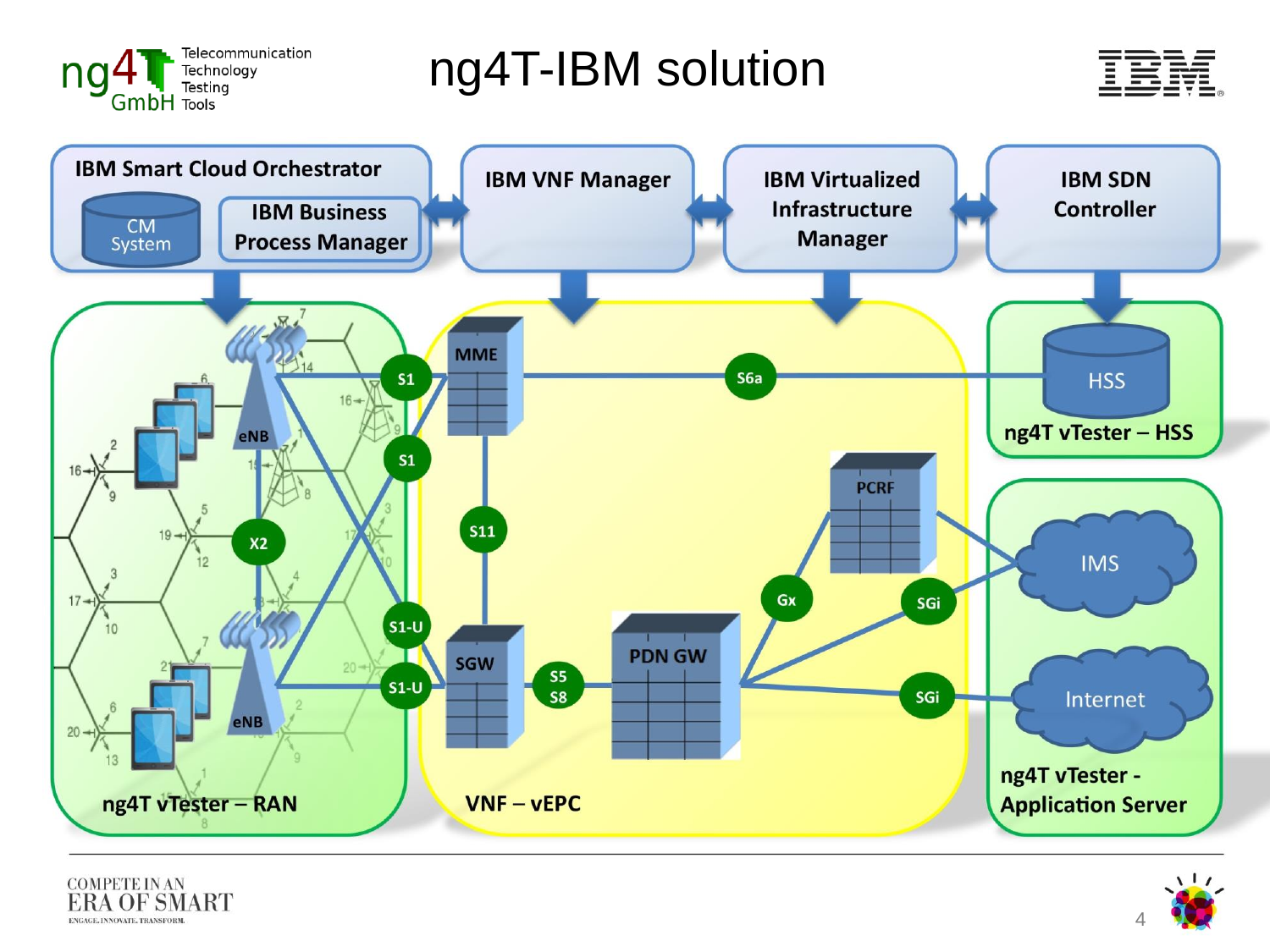



### Client successes

- ng4T testers are designed and optimized for Commercial Off The Shelve Hardware and virtual machines and are in use all over the World
- ng4T testers are used by some of the biggest players in the upcoming NFV and SDN market.
- ng4T testers provide safety, functionality, full state machines and 24/7 operation used by Operators in Live Networks.
- ng4T has several partnerships and cooperations with leading industry partners around the NFV evaluation and implementation.
- ng4T is used broadly in classic specialized Hardware base Network testing and is taking that experience into the partially or fully virtualized network trials and evaluations.